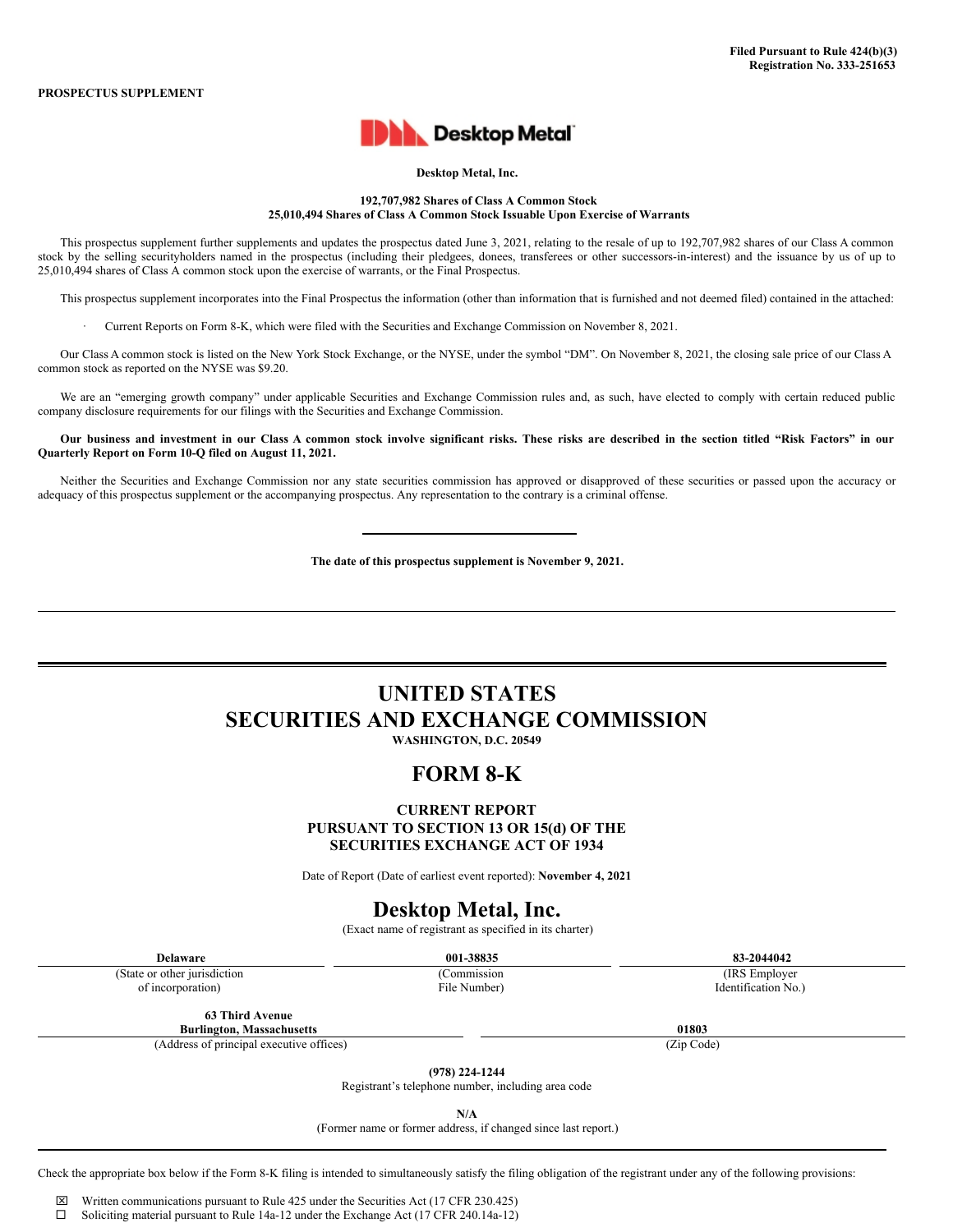$\Box$  Pre-commencement communications pursuant to Rule 14d-2(b) under the Exchange Act (17 CFR 240.14d-2(b))

 $\Box$  Pre-commencement communications pursuant to Rule 13e-4(c) under the Exchange Act (17 CFR 240.13e-4(c))

Securities registered pursuant to Section 12(b) of the Act:

|                                                    |                          | Name of each exchange on which |
|----------------------------------------------------|--------------------------|--------------------------------|
| Title of each class                                | <b>Trading Symbol(s)</b> | registered                     |
| Class A common stock, par value \$0,0001 per share | <b>DM</b>                | New York Stock Exchange        |

Indicate by check mark whether the registrant is an emerging growth company as defined in Rule 405 of the Securities Act of 1933 (§230.405 of this chapter) or Rule 12b-2 of the Securities Exchange Act of 1934 (§240.12b-2 of this chapter).

Emerging growth company  $[**X**]$ 

If an emerging growth company, indicate by check mark if the registrant has elected not to use the extended transition period for complying with any new or revised financial accounting standards provided pursuant to Section 13(a) of the Exchange Act.  $\Box$ 

#### **Item 8.01. Other Events.**

On November 4, 2021, the Audit Committee of the Board of Directors of Desktop Metal, Inc. (the "Company") engaged a third party to conduct an independent internal investigation as a result of a whistleblower complaint relating to, among other matters, manufacturing and product compliance practices and procedures with respect to a subset of its photopolymer equipment and materials at its EnvisionTec US LLC facility in Dearborn, Michigan. While the investigation remains on-going, the Company has taken initial actions, including implementing changes in the management of and procedures associated with manufacturing the applicable products. Based on the investigation to date, the Company does not believe the matters involved will have a material impact on the Company, its financial statements or its business.

### **Additional Information and Where to Find It**

This communication relates to a proposed business combination transaction between Desktop Metal and ExOne. In connection with the proposed transaction, Desktop Metal filed a registration statement on Form S-4 with the Securities and Exchange Commission (the "SEC"), includes a proxy statement of ExOne and a prospectus with respect to shares of Desktop Metal's common stock to be issued in the proposed transaction (the "proxy statement/prospectus"). INVESTORS AND SECURITY HOLDERS OF DESKTOP METAL AND EXONE ARE URGED TO READ THE REGISTRATION STATEMENT AND ANY OTHER RELEVANT DOCUMENTS THAT ARE OR WILL BE FILED WITH THE SEC, INCLUDING THE PROXY STATEMENT/PROSPECTUS, AS WELL AS ANY AMENDMENTS OR SUPPLEMENTS TO THESE DOCUMENTS WHEN THEY BECOME AVAILABLE, BECAUSE THEY CONTAIN OR WILL CONTAIN IMPORTANT INFORMATION ABOUT THE PROPOSED TRANSACTION AND RELATED MATTERS. Beginning on October 12, 2021, ExOne mailed the proxy statement/prospectus to its stockholders in connection with meeting to be held to request approval of the proposed transaction. Investors and security holders will be able to obtain the documents free of charge at the SEC's website, www.sec.gov, from Desktop Metal at its website, ir.desktopmetal.com, or from ExOne at its website, investor.exone.com.

### **No Offer or Solicitation**

This communication is not intended to and shall not constitute an offer to buy or sell or the solicitation of an offer to buy or sell any securities, or a solicitation of any vote or approval, nor shall there be any sale of securities in any jurisdiction in which such offer, solicitation or sale would be unlawful prior to registration or qualification under the securities laws of any such jurisdiction. No offer of securities shall be made except by means of a prospectus meeting the requirements of Section 10 of the Securities Act of 1933, as amended.

### **Participants in the Solicitation**

Desktop Metal, ExOne and their respective directors and executive officers may be deemed to be participants in the solicitation of proxies in respect of the proposed transaction. Information concerning Desktop Metal's participants is set forth in the proxy statement, filed June 17, 2021, for Desktop Metal's 2021 annual meeting of stockholders as filed with the SEC on Schedule 14A and on certain of its Current Reports on Form 8-K. Information concerning ExOne's participants is set forth in the proxy statement, filed April 1, 2021, for ExOne's 2021 annual meeting of stockholders as filed with the SEC on Schedule 14A and on certain of its Current Reports on Form 8-K. Additional information regarding the interests of such participants in the solicitation of proxies, including direct and indirect interests, in respect of the proposed transaction is included in the registration statement and proxy statement/prospectus and other relevant materials filed with the SEC.

### **SIGNATURES**

Pursuant to the requirements of the Securities Exchange Act of 1934, the registrant has duly caused this report to be signed on its behalf by the undersigned hereunto duly authorized.

Date: November 8, 2021 By: /s/ Ric Fulop

**Desktop Metal, Inc.**

Name: Ric Fulop Title: Chief Executive Officer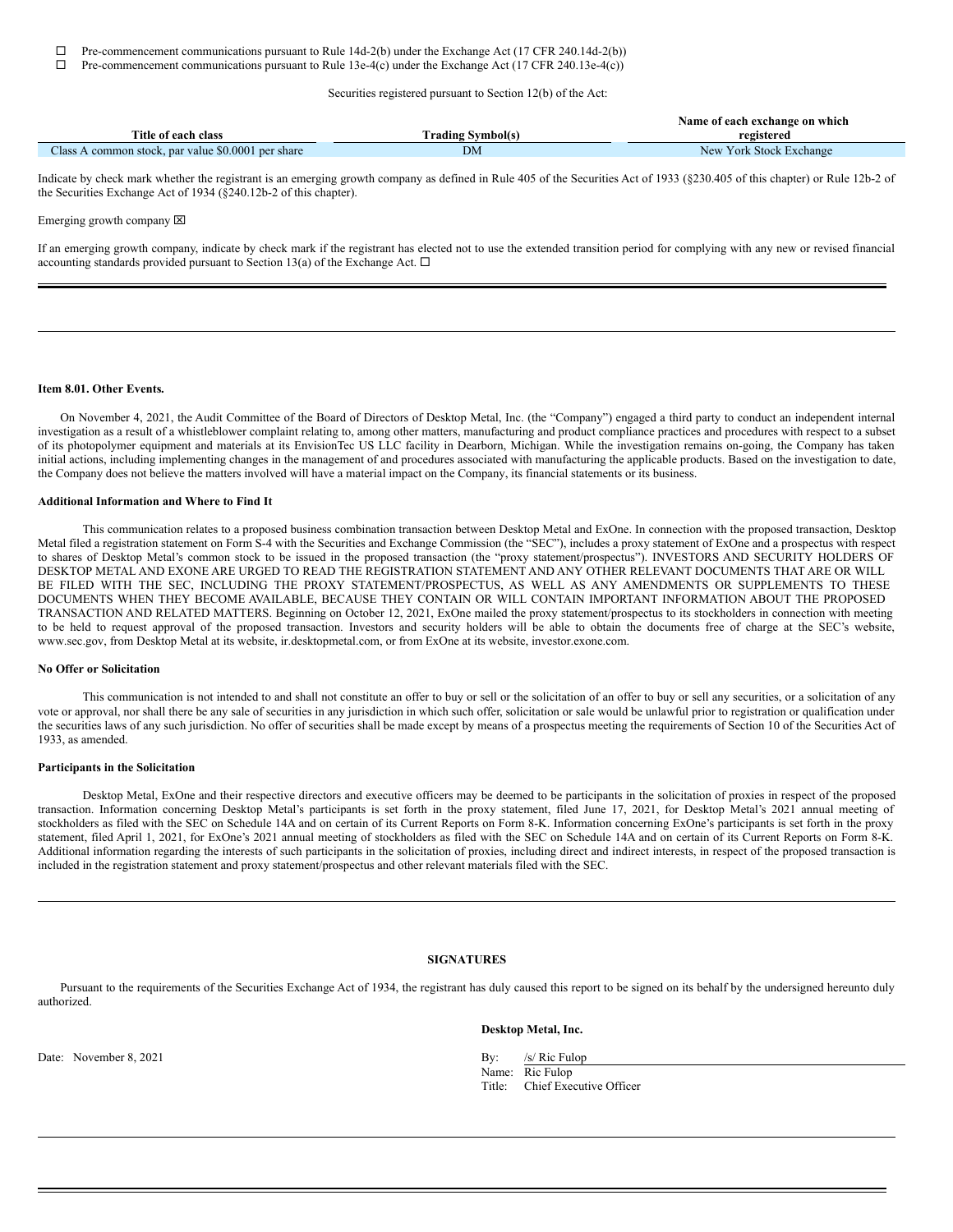# **UNITED STATES SECURITIES AND EXCHANGE COMMISSION**

**WASHINGTON, D.C. 20549**

### **FORM 8-K**

### **CURRENT REPORT PURSUANT TO SECTION 13 OR 15(d) OF THE SECURITIES EXCHANGE ACT OF 1934**

Date of Report (Date of earliest event reported): **November 5, 2021**

# **Desktop Metal, Inc.**

(Exact name of registrant as specified in its charter)

(State or other jurisdiction of incorporation)

(Commission File Number)

**Delaware 001-38835 83-2044042** (IRS Employer

**63 Third Avenue**

(Address of principal executive offices) (Zip Code)

**Burlington, Massachusetts 01803**

**(978) 224-1244**

Registrant's telephone number, including area code

**N/A**

(Former name or former address, if changed since last report.)

Check the appropriate box below if the Form 8-K filing is intended to simultaneously satisfy the filing obligation of the registrant under any of the following provisions:

 $\boxtimes$  Written communications pursuant to Rule 425 under the Securities Act (17 CFR 230.425)

 $\Box$  Soliciting material pursuant to Rule 14a-12 under the Exchange Act (17 CFR 240.14a-12)

 $\Box$  Pre-commencement communications pursuant to Rule 14d-2(b) under the Exchange Act (17 CFR 240.14d-2(b))

 $\Box$  Pre-commencement communications pursuant to Rule 13e-4(c) under the Exchange Act (17 CFR 240.13e-4(c))

Securities registered pursuant to Section 12(b) of the Act:

| <b>Title of</b><br>class                                  | radıng<br>Symbolts | registered<br>exchange on "<br>which<br>vame<br>each<br>` 01 |
|-----------------------------------------------------------|--------------------|--------------------------------------------------------------|
| Class<br>., par value \$0.0001 per share<br>common stock. | DΜ                 | New<br>Y ork<br>: Stock<br>Exchange                          |

Indicate by check mark whether the registrant is an emerging growth company as defined in Rule 405 of the Securities Act of 1933 (§230.405 of this chapter) or Rule 12b-2 of the Securities Exchange Act of 1934 (§240.12b-2 of this chapter).

Emerging growth company  $\boxtimes$ 

If an emerging growth company, indicate by check mark if the registrant has elected not to use the extended transition period for complying with any new or revised financial accounting standards provided pursuant to Section 13(a) of the Exchange Act.  $\Box$ 

### Item 5.02. Departure of Directors or Certain Officers; Election of Directors; Appointment of Certain Officers; Compensatory Arrangements of Certain Officers.

### *Resignation of Director*

On November 5, 2021, Ali El Siblani notified Desktop Metal, Inc. (together with its subsidiaries, the "Company") of his intent to resign as a member of the Company's Board of Directors and as an employee of the Company in his role as Chief Executive Officer of EnvisionTec US LLC. The decision of Mr. Siblani was not the result of any disagreement relating to the Company's operations, policies or practices.

### **Additional Information and Where to Find It**

This communication relates to a proposed business combination transaction between Desktop Metal and ExOne. In connection with the proposed transaction, Desktop Metal filed a registration statement on Form S-4 with the Securities and Exchange Commission (the "SEC"), includes a proxy statement of ExOne and a prospectus with respect to shares of Desktop Metal's common stock to be issued in the proposed transaction (the "proxy statement/prospectus"). INVESTORS AND SECURITY HOLDERS OF DESKTOP METAL AND EXONE ARE URGED TO READ THE REGISTRATION STATEMENT AND ANY OTHER RELEVANT DOCUMENTS THAT ARE OR WILL BE FILED WITH THE SEC, INCLUDING THE PROXY STATEMENT/PROSPECTUS, AS WELL AS ANY AMENDMENTS OR SUPPLEMENTS TO THESE DOCUMENTS WHEN THEY BECOME AVAILABLE, BECAUSE THEY CONTAIN OR WILL CONTAIN IMPORTANT INFORMATION ABOUT THE PROPOSED TRANSACTION AND RELATED MATTERS. Beginning on October 12, 2021, ExOne mailed the proxy statement/prospectus to its stockholders in connection with meeting to be held to request approval of the proposed transaction. Investors and security holders will be able to obtain the documents free of charge at the SEC's website, www.sec.gov, from Desktop Metal at its website, ir.desktopmetal.com, or from ExOne at its website, investor.exone.com.

### **No Offer or Solicitation**

This communication is not intended to and shall not constitute an offer to buy or sell or the solicitation of an offer to buy or sell any securities, or a solicitation of any vote or approval, nor shall there be any sale of securities in any jurisdiction in which such offer, solicitation or sale would be unlawful prior to registration or qualification under the securities laws of any such jurisdiction. No offer of securities shall be made except by means of a prospectus meeting the requirements of Section 10 of the Securities Act of

Identification No.)